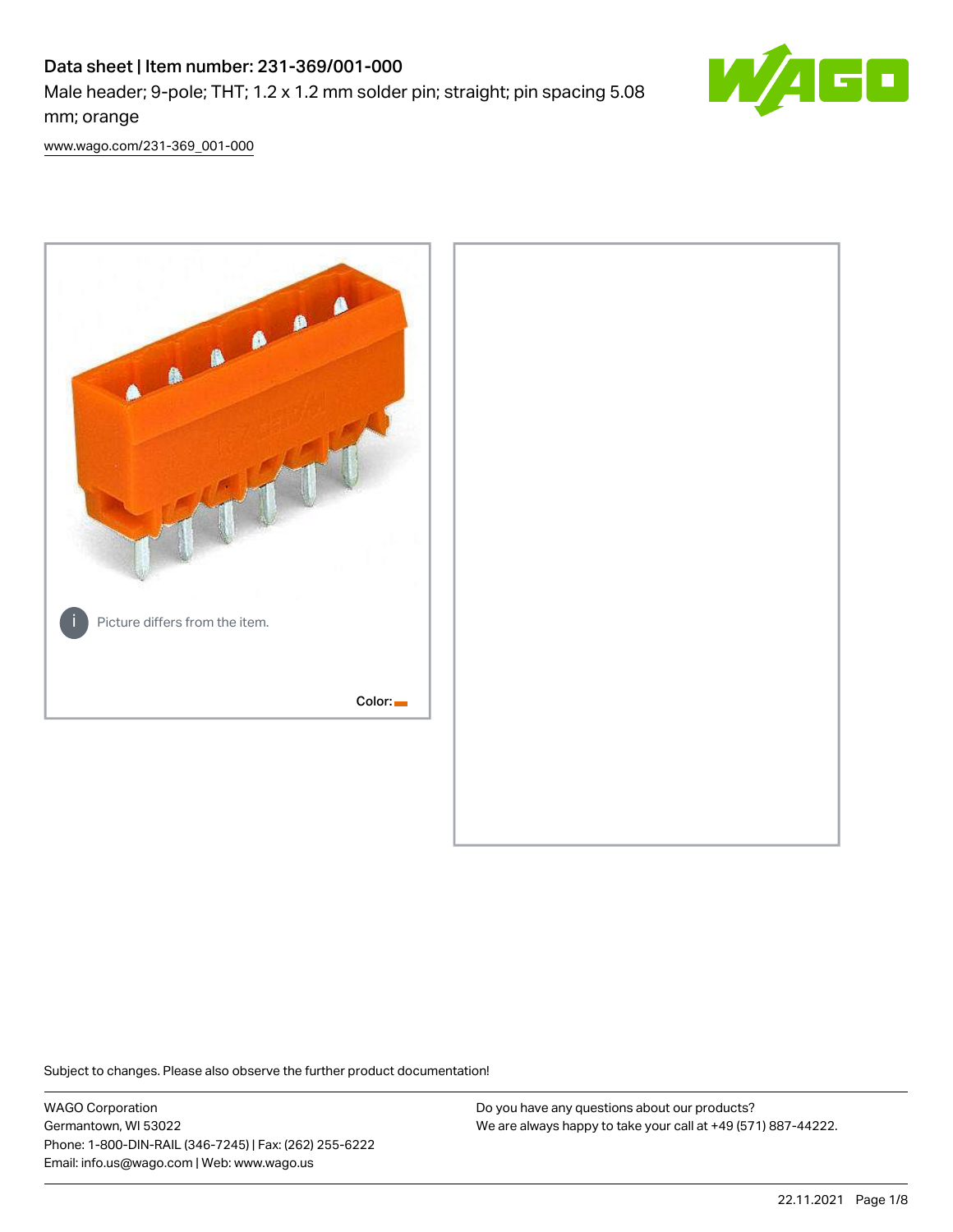

Dimensions in mm

 $L =$  (pole no.  $-1$ ) x pin spacing  $+8.2$  mm

#### Item description

- **Horizontal or vertical PCB mounting via straight or angled solder pins**
- 1.2 x 1.2 mm solder pins allow nominal current up to 16 A, enhancing stability of shorter headers
- $\blacksquare$ With coding fingers

## Data Notes

Safety information 1 The MCS – MULTI CONNECTION SYSTEM includes connectors

Subject to changes. Please also observe the further product documentation!  $\nu$ 

WAGO Corporation Germantown, WI 53022 Phone: 1-800-DIN-RAIL (346-7245) | Fax: (262) 255-6222 Email: info.us@wago.com | Web: www.wago.us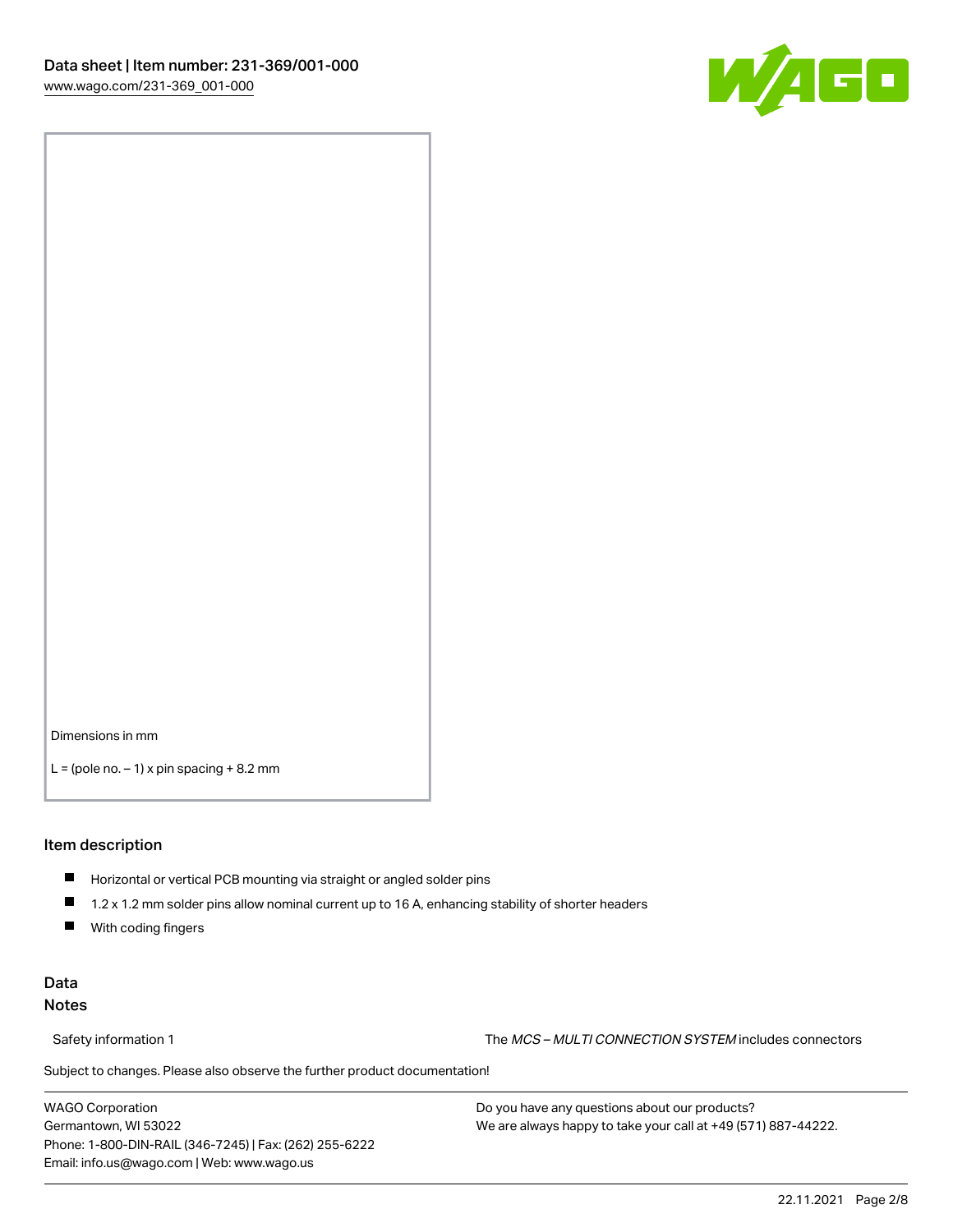

without breaking capacity in accordance with DIN EN 61984. When

|           | used as intended, these connectors must not be connected<br>/disconnected when live or under load. The circuit design should<br>ensure header pins, which can be touched, are not live when<br>unmated.                                                             |
|-----------|---------------------------------------------------------------------------------------------------------------------------------------------------------------------------------------------------------------------------------------------------------------------|
| Variants: | Other pole numbers<br>3.8 mm pin projection for male headers with straight solder pins<br>Gold-plated or partially gold-plated contact surfaces<br>Other versions (or variants) can be requested from WAGO Sales or<br>configured at https://configurator.wago.com/ |

## Electrical data

## IEC Approvals

| Ratings per                 | IEC/EN 60664-1                                                        |
|-----------------------------|-----------------------------------------------------------------------|
| Rated voltage (III / 3)     | 250 V                                                                 |
| Rated surge voltage (III/3) | 4 <sub>kV</sub>                                                       |
| Rated voltage (III/2)       | 320 V                                                                 |
| Rated surge voltage (III/2) | 4 <sub>k</sub> V                                                      |
| Nominal voltage (II/2)      | 630 V                                                                 |
| Rated surge voltage (II/2)  | 4 <sub>k</sub> V                                                      |
| Rated current               | 16A                                                                   |
| Legend (ratings)            | $(III / 2)$ $\triangle$ Overvoltage category III / Pollution degree 2 |

## UL Approvals

| Approvals per                  | UL 1059 |
|--------------------------------|---------|
| Rated voltage UL (Use Group B) | 300 V   |
| Rated current UL (Use Group B) | 15 A    |
| Rated voltage UL (Use Group D) | 300 V   |
| Rated current UL (Use Group D) | 10 A    |

## Ratings per UL

| Rated voltage UL 1977 | 600 V |
|-----------------------|-------|
| Rated current UL 1977 |       |

# CSA Approvals

| Approvals per                   | ~~    |
|---------------------------------|-------|
| Rated voltage CSA (Use Group B) | 3UU 1 |

Subject to changes. Please also observe the further product documentation!

| <b>WAGO Corporation</b>                                | Do you have any questions about our products?                 |
|--------------------------------------------------------|---------------------------------------------------------------|
| Germantown, WI 53022                                   | We are always happy to take your call at +49 (571) 887-44222. |
| Phone: 1-800-DIN-RAIL (346-7245)   Fax: (262) 255-6222 |                                                               |
| Email: info.us@wago.com   Web: www.wago.us             |                                                               |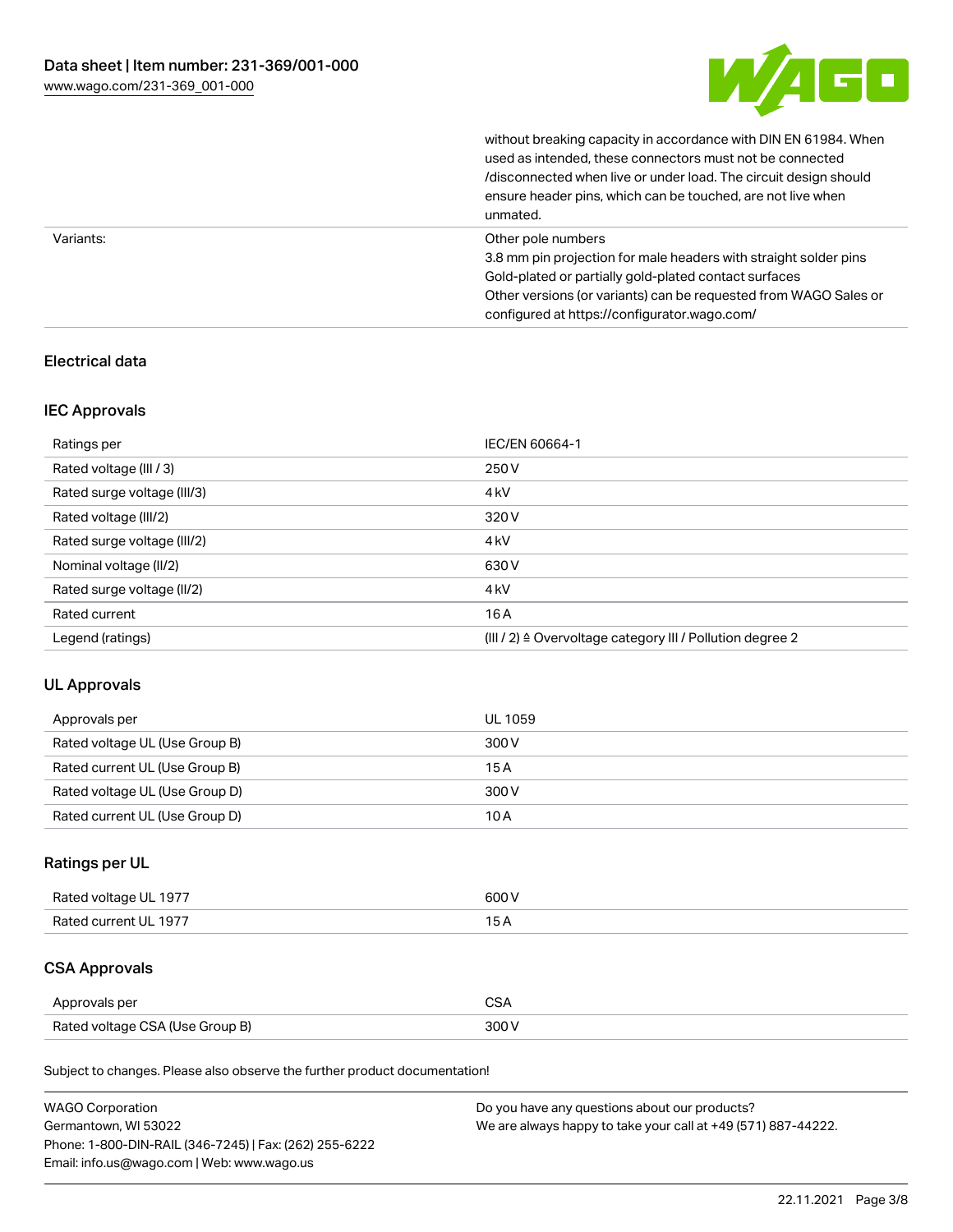[www.wago.com/231-369\\_001-000](http://www.wago.com/231-369_001-000)



| Rated current CSA (Use Group B) | 15 A  |
|---------------------------------|-------|
| Rated voltage CSA (Use Group D) | 300 V |
| Rated current CSA (Use Group D) | 10 A  |

#### Connection data

| Total number of potentials |  |
|----------------------------|--|
| Number of connection types |  |
| Number of levels           |  |

## Connection 1

## Physical data

| Pin spacing                          | 5.08 mm / 0.2 inch    |
|--------------------------------------|-----------------------|
| Width                                | 48.84 mm / 1.923 inch |
| Height                               | 17 mm / 0.669 inch    |
| Height from the surface              | 12 mm / 0.472 inch    |
| Depth                                | 8.4 mm / 0.331 inch   |
| Solder pin length                    | $5 \,\mathrm{mm}$     |
| Solder pin dimensions                | $1.2 \times 1.2$ mm   |
| Drilled hole diameter with tolerance | $17^{(+0.1)}$ mm      |

## Plug-in connection

| Contact type (pluggable connector) | Male connector/plug |
|------------------------------------|---------------------|
| Connector (connection type)        | for PCB             |
| Mismating protection               | No                  |
| Mating direction to the PCB        | 90°                 |
| Locking of plug-in connection      | Without             |

## PCB contact

| PCB Contact                         | THT                                      |
|-------------------------------------|------------------------------------------|
| Solder pin arrangement              | over the entire male connector (in-line) |
| Number of solder pins per potential |                                          |

Subject to changes. Please also observe the further product documentation!

WAGO Corporation Germantown, WI 53022 Phone: 1-800-DIN-RAIL (346-7245) | Fax: (262) 255-6222 Email: info.us@wago.com | Web: www.wago.us Do you have any questions about our products? We are always happy to take your call at +49 (571) 887-44222.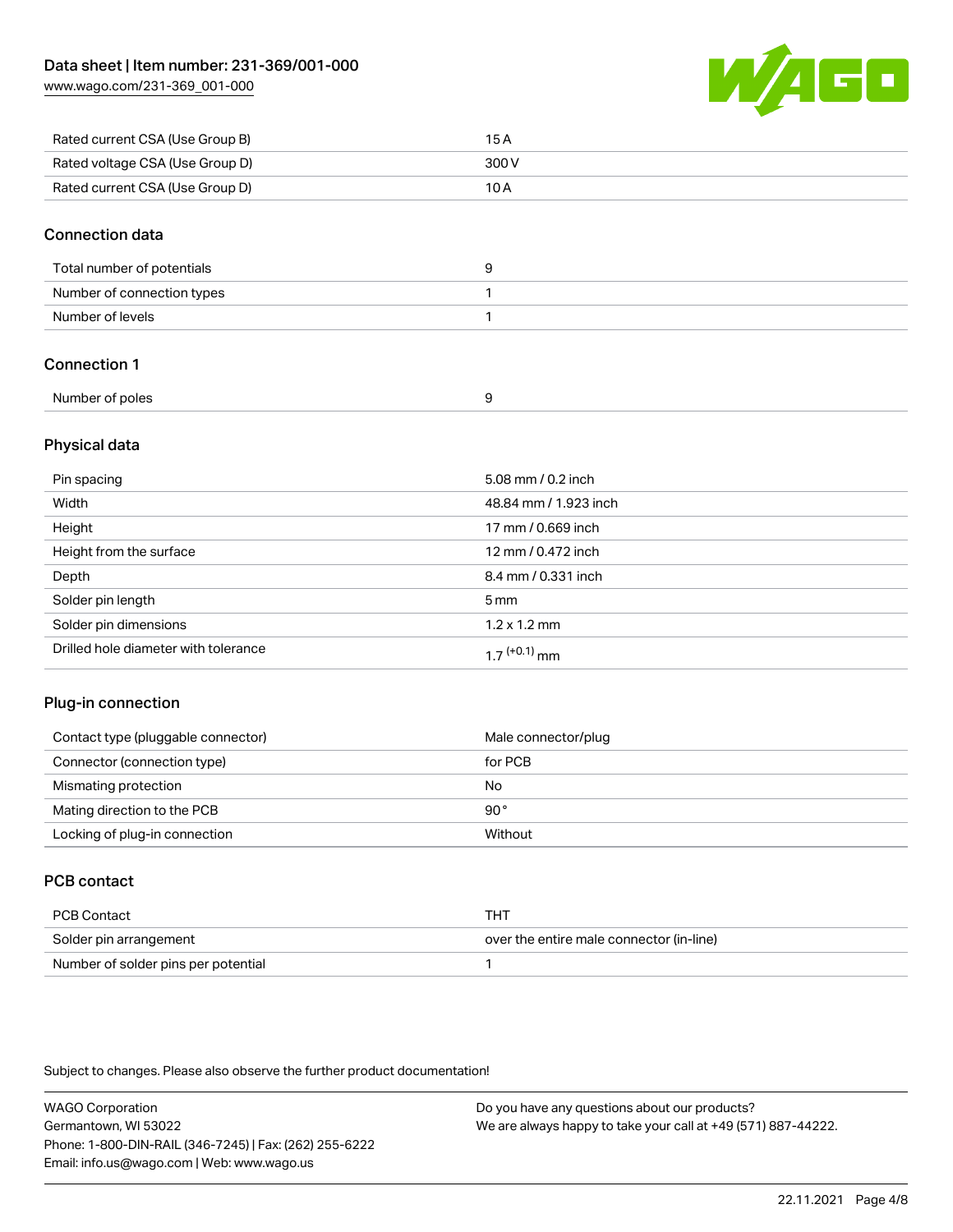

#### Material data

| Color                       | orange                                 |
|-----------------------------|----------------------------------------|
| Material group              |                                        |
| Insulation material         | Polyamide (PA66)                       |
| Flammability class per UL94 | V0                                     |
| Contact material            | Electrolytic copper (E <sub>Cu</sub> ) |
| Contact plating             | tin-plated                             |
| Fire load                   | $0.052$ MJ                             |
| Weight                      | 3.6g                                   |
|                             |                                        |

## Environmental requirements

| Limit temperature range | $+100 °C$<br>-60 |
|-------------------------|------------------|
|-------------------------|------------------|

## Commercial data

| Product Group         | 3 (Multi Conn. System) |
|-----------------------|------------------------|
| PU (SPU)              | 100 Stück              |
| Packaging type        | box                    |
| Country of origin     | DE                     |
| <b>GTIN</b>           | 4044918929691          |
| Customs tariff number | 8536694040             |

#### Approvals / Certificates

#### Country specific Approvals

| Logo | Approval                                            | <b>Additional Approval Text</b> | Certificate<br>name |
|------|-----------------------------------------------------|---------------------------------|---------------------|
|      | <b>CB</b><br>DEKRA Certification B.V.               | IEC 61984                       | NL-39756            |
|      | <b>CSA</b><br>DEKRA Certification B.V.              | C <sub>22.2</sub>               | 1466354             |
| EMA  | <b>KEMA/KEUR</b><br><b>DEKRA Certification B.V.</b> | EN 61984                        | 2190761.01          |

#### Ship Approvals

Subject to changes. Please also observe the further product documentation!

| <b>WAGO Corporation</b>                                | Do you have any questions about our products?                 |
|--------------------------------------------------------|---------------------------------------------------------------|
| Germantown, WI 53022                                   | We are always happy to take your call at +49 (571) 887-44222. |
| Phone: 1-800-DIN-RAIL (346-7245)   Fax: (262) 255-6222 |                                                               |
| Email: info.us@wago.com   Web: www.wago.us             |                                                               |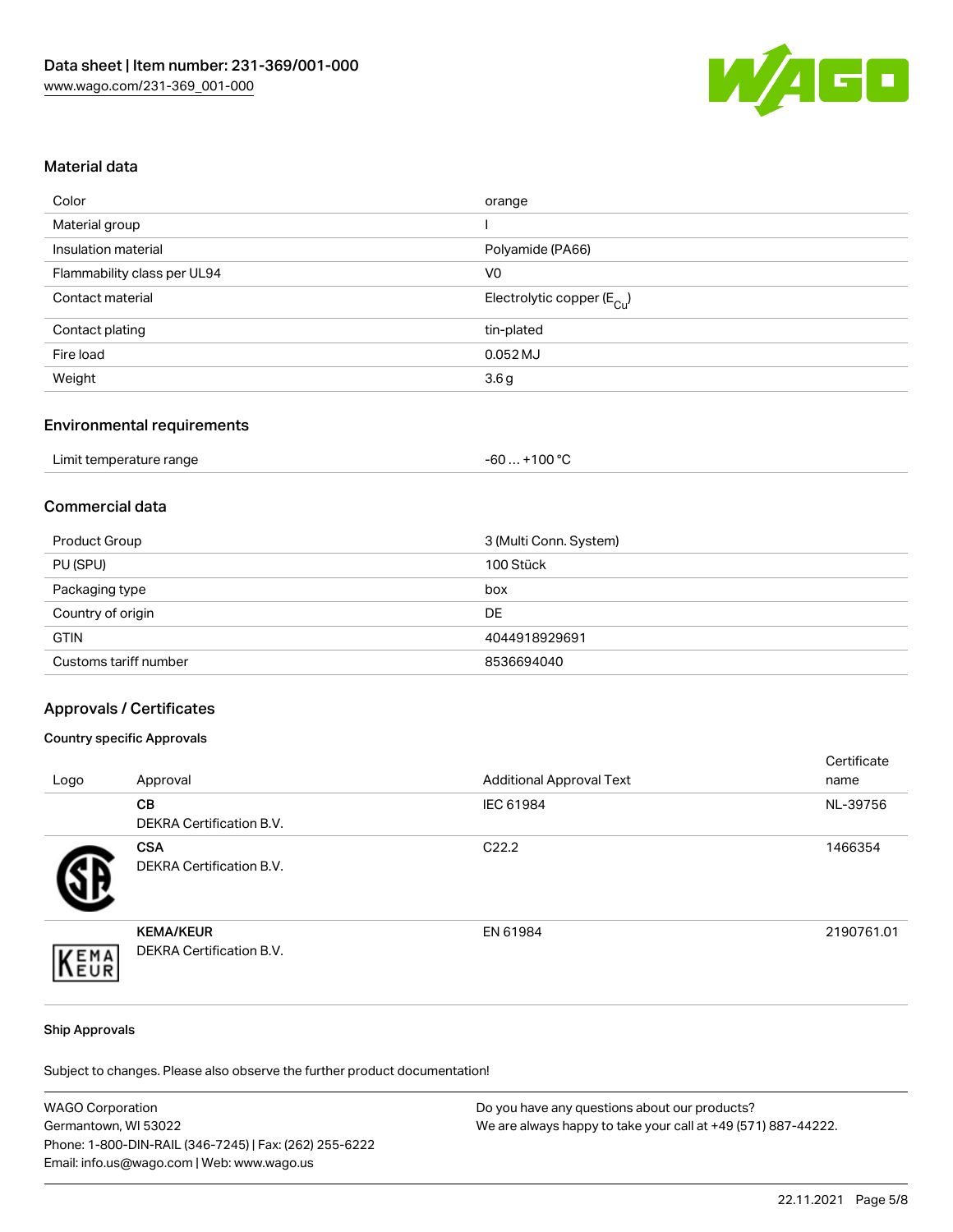[www.wago.com/231-369\\_001-000](http://www.wago.com/231-369_001-000)



| Logo                | Approval                                    | <b>Additional Approval Text</b> | Certificate<br>name                |
|---------------------|---------------------------------------------|---------------------------------|------------------------------------|
| ABS                 | <b>ABS</b><br>American Bureau of Shipping   | ۰                               | $19 -$<br>HG1869876-<br><b>PDA</b> |
| <b>UL-Approvals</b> |                                             |                                 |                                    |
| Logo                | Approval                                    | <b>Additional Approval Text</b> | Certificate<br>name                |
|                     | UL<br>UL International Germany GmbH         | <b>UL 1977</b>                  | E45171                             |
|                     | <b>UR</b><br>Underwriters Laboratories Inc. | <b>UL 1059</b>                  | E45172                             |

## **Counterpart**



Item no.231-309/026-000 1-conductor female connector; CAGE CLAMP®; 2.5 mm²; Pin spacing 5.08 mm; 9-pole; 2,50 mm²; orange [www.wago.com/231-309/026-](https://www.wago.com/231-309/026-000) [000](https://www.wago.com/231-309/026-000)

#### Optional accessories

| Coding                                   |                                                                  |            |                      |                      |
|------------------------------------------|------------------------------------------------------------------|------------|----------------------|----------------------|
| Intermediate plate                       |                                                                  |            |                      |                      |
|                                          | Item no.: 231-500<br>Spacer; for formation of groups; light gray |            |                      | www.wago.com/231-500 |
| Coding                                   |                                                                  |            |                      |                      |
|                                          | Item no.: 231-129<br>Coding key; snap-on type; light gray        |            | www.wago.com/231-129 |                      |
| <b>Downloads</b><br><b>Documentation</b> |                                                                  |            |                      |                      |
| <b>Additional Information</b>            |                                                                  |            |                      |                      |
| Technical explanations                   |                                                                  | 2019 Apr 3 | pdf<br>2.0 MB        | Download             |

Subject to changes. Please also observe the further product documentation!

| <b>WAGO Corporation</b>                                | Do you have any questions about our products?                 |
|--------------------------------------------------------|---------------------------------------------------------------|
| Germantown, WI 53022                                   | We are always happy to take your call at +49 (571) 887-44222. |
| Phone: 1-800-DIN-RAIL (346-7245)   Fax: (262) 255-6222 |                                                               |
| Email: info.us@wago.com   Web: www.wago.us             |                                                               |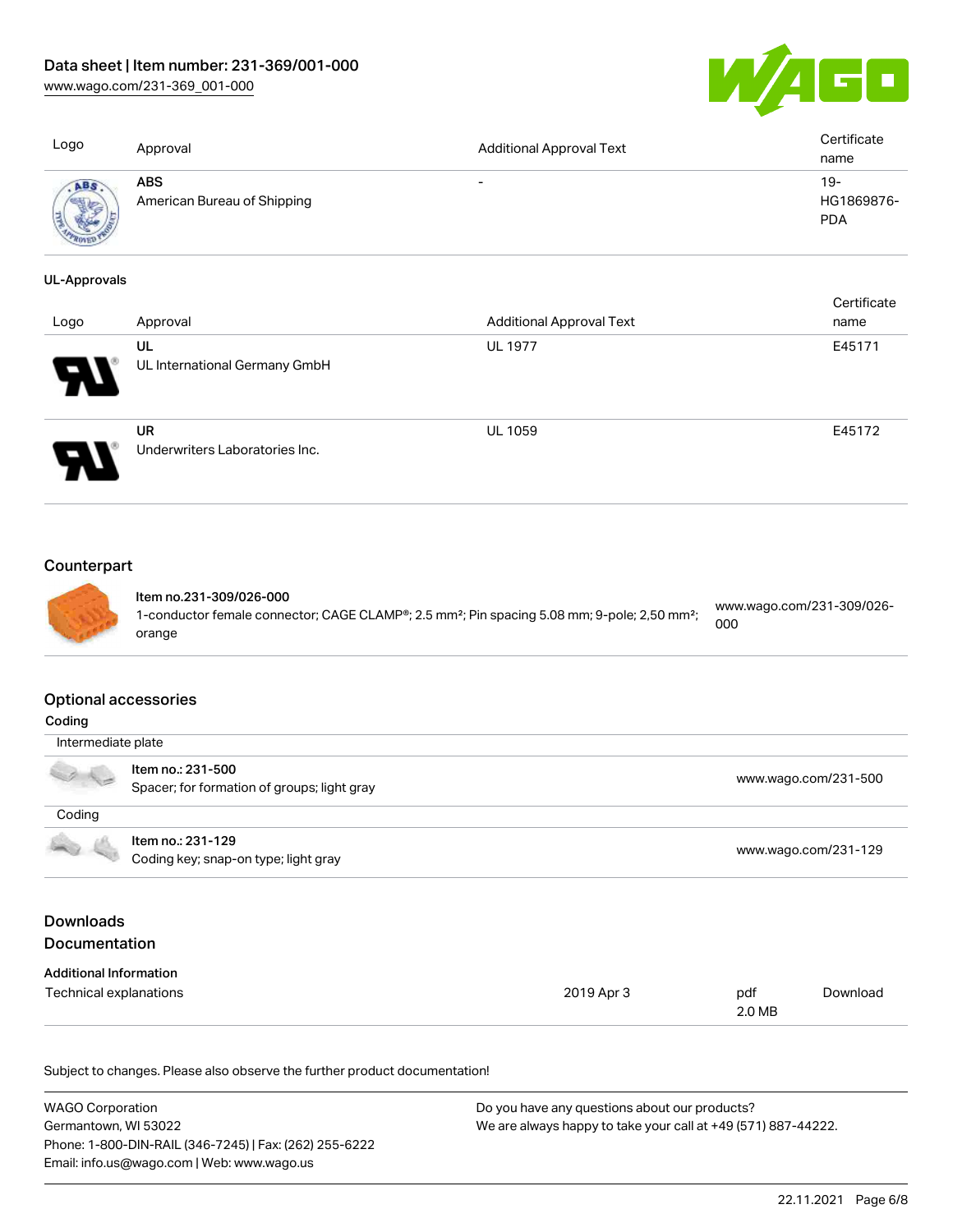

## CAD files

# CAD data 2D/3D Models 231-369/001-000 URL [Download](https://www.wago.com/global/d/3D_URLS_231-369_001-000) CAE data EPLAN Data Portal 231-369/001-000 URL [Download](https://www.wago.com/global/d/EPLAN_URLS_231-369%252F001-000) ZUKEN Portal 231-369/001-000 URL [Download](https://www.wago.com/global/d/Zuken_URLS_231-369_001-000) EPLAN Data Portal 231-369/001-000 URL [Download](https://www.wago.com/global/d/EPLAN_URLS_231-369_001-000) PCB Design Symbol and Footprint 231-369/001-000 URL [Download](https://www.wago.com/global/d/UltraLibrarian_URLS_231-369_001-000)

CAx data for your PCB design, consisting of "schematic symbols and PCB footprints", allow easy integration of the WAGO component into your development environment.

#### Supported formats:

- $\blacksquare$ Accel EDA 14 & 15
- П Altium 6 to current version
- П Cadence Allegro
- П **DesignSpark**
- П Eagle Libraries
- $\blacksquare$ KiCad
- П Mentor Graphics BoardStation
- $\blacksquare$ Mentor Graphics Design Architect
- П Mentor Graphics Design Expedition 99 and 2000
- П OrCAD 9.X PCB and Capture
- $\blacksquare$ PADS PowerPCB 3, 3.5, 4.X, and 5.X
- $\blacksquare$ PADS PowerPCB and PowerLogic 3.0
- $\blacksquare$ PCAD 2000, 2001, 2002, 2004, and 2006
- $\blacksquare$ Pulsonix 8.5 or newer
- $\blacksquare$ STL
- $\blacksquare$ 3D STEP
- $\blacksquare$ TARGET 3001!
- $\blacksquare$ View Logic ViewDraw
- $\blacksquare$ Quadcept

.<br>Subject to changes. Please also observe the further product documentation!

WAGO Corporation Germantown, WI 53022 Phone: 1-800-DIN-RAIL (346-7245) | Fax: (262) 255-6222 Email: info.us@wago.com | Web: www.wago.us